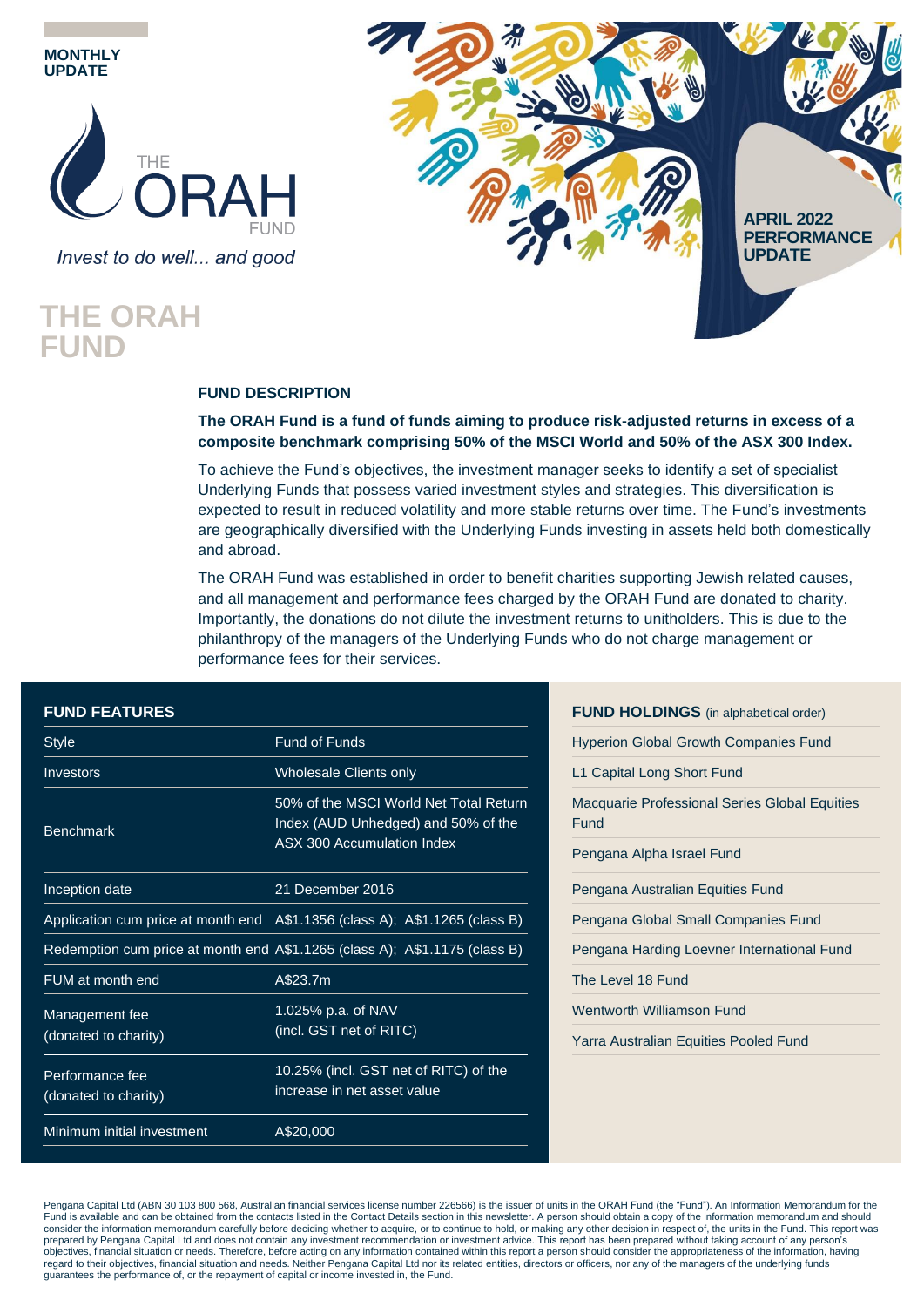| <b>MONTHLY FUND PERFORMANCE (%, A\$, CLASS A, NET OF CHARITABLE CONTRIBUTIONS)</b> |      |         |         |         |            |         |         |         |          |         |         |         |             |
|------------------------------------------------------------------------------------|------|---------|---------|---------|------------|---------|---------|---------|----------|---------|---------|---------|-------------|
|                                                                                    | Jul  | Aug     | Sep.    | Oct     | <b>Nov</b> | Dec     | Jan     | Feb     | Mar      | Apr     | May     | Jun     | <b>FYTD</b> |
| <b>FY17</b>                                                                        |      |         |         |         |            |         | $-0.87$ | 0.6     | 1.56     | 1.59    | 0.98    | 0.28    | 4.19        |
| <b>FY18</b>                                                                        | 0.15 | 0.37    | 1.46    | 2.53    | 1.36       | 0.78    | 0.47    | $-0.38$ | $-0.91$  | 0.98    | $-0.26$ | $-0.19$ | 6.50        |
| <b>FY19</b>                                                                        | 0.74 | 0.46    | $-1.10$ | $-4.50$ | $-1.70$    | $-1.09$ | 1.56    | 3.35    | 0.06     | 2.82    | $-0.26$ | 2.68    | 2.78        |
| <b>FY20</b>                                                                        | 2.12 | $-0.11$ | 0.64    | 0.24    | 2.23       | $-0.87$ | 2.58    | $-4.25$ | $-12.55$ | 5.62    | 3.89    | 0.03    | $-1.68$     |
| <b>FY21</b>                                                                        | 2.30 | 4.05    | $-0.16$ | 0.38    | 9.43       | 1.19    | 0.50    | 2.03    | 1.54     | 2.51    | 1.29    | 2.48    | 30.90       |
| <b>FY22</b>                                                                        | 1.70 | 2.61    | $-0.65$ | 0.71    | $-0.46$    | 0.79    | $-3.93$ | $-1.84$ | 1.07     | $-2.31$ |         |         | $-2.47$     |
|                                                                                    |      |         |         |         |            |         |         |         |          |         |         |         |             |

#### **PERFORMANCE SUMMARY**

The Fund generated a return of -2.3% (Class A) for the month compared to the benchmark which returned -2.0% over the same period.

The gloom surrounding markets continued into April resulting in one of the worst months in over a decade for risk assets. The Nasdaq recorded its worst monthly return since 2008 of -13.5% as growth equities were finally impacted by inflation, rising interest rates, and a slowdown in earnings. Stocks were also impacted by weakness out of China (the local CSI300 index ended -9.6%) with anxiety that supply chain issues, resulting from Shanghai having been in a COVID lockdown for over a month, could impact a rapidly slowing economy. With markets now largely desensitised to the Russian/Ukrainian war, European equities ended down -1.1% (MSCI Europe ex-UK) driven by uncertainty surrounding the French elections, inflation, and the path to increased energy independence from Russia. While Australian equities also fell (-0.8% for the ASX 300) due to the growth stock / tech unwind and reversal of materials, they outperformed globally with investors favouring defensive sectors including utilities and consumer staples.

#### **PERFORMANCE HIGHLIGHT**

The Fund benefited over the month from its absolute return focused underlying funds. We would

like to highlight the Level 18 Fund, a long/short equity fund with a bias towards smaller capitalised listed Australian companies. The Fund typically invests in a portfolio of 30-50 companies. It has a focus on avoiding major capital drawdowns along with its broad investment mandate, having no limit on the level of cash it can hold or level of market exposure required.

**CHARITABLE DONATIONS TO DATE:**

# **Over \$1.9 million**

**SINCE INCEPTION: JAN 2017 DATE OF NEXT DONATIONS: JULY 2022**



Pengana Capital Ltd (ABN 30 103 800 568, Australian financial services license number 226566) is the issuer of units in the ORAH Fund (the "Fund"). An Information Memorandum for the Fund is available and can be obtained from the contacts listed in the Contact Details section in this newsletter. A person should obtain a copy of the information memorandum and should consider the information memorandum carefully before deciding whether to acquire, or to continue to hold, or making any other decision in respect of, the units in the Fund. This report was prepared by Pengana Capital Ltd and does not contain any investment recommendation or investment advice. This report has been prepared without taking account of any person's objectives, financial situation or needs. Therefore, before acting on any information contained within this report a person should consider the appropriateness of the information, having regard to their objectives, financial situation and needs. Neither Pengana Capital Ltd nor its related entities, directors or officers, nor any of the managers of the underlying funds guarantees the performance of, or the repayment of capital or income invested in, the Fund.